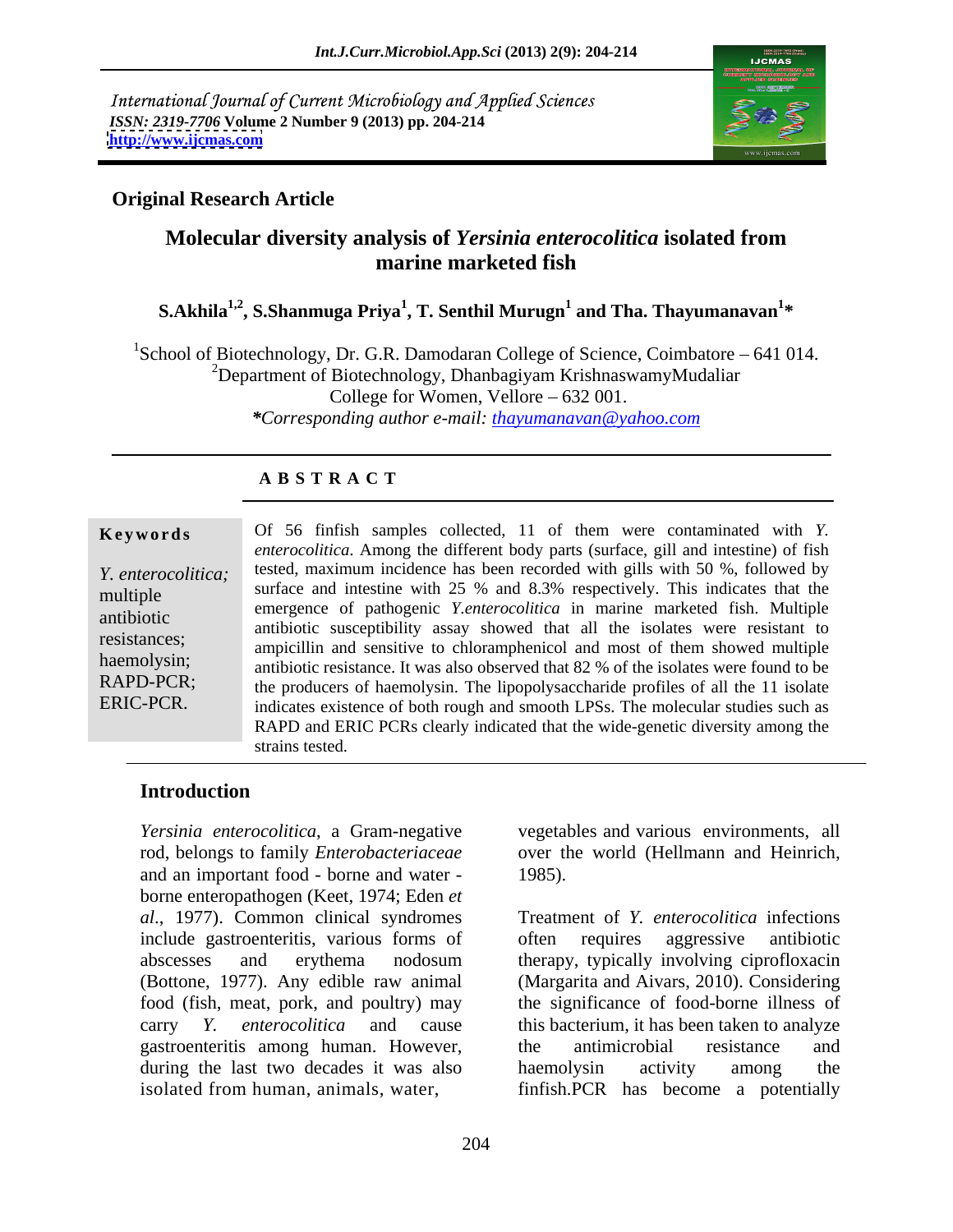powerful alternative in microbiological diagnostics due to its simplicity, rapidity, determinative bacteriology (Breed *et al*.*,* reproducibility and accuracy (Belgrader *et al.*, 1999). RAPD - PCR directs random genomic DNA was done (Agersborg *et al.*, DNA sequence by using single primer 1977). All the samples were subjected to (Leal *et al.,* 1999). ERIC - PCR is based on DNA sequence amplification with primer sets complementary to each end of sequences, representing the short repetitive **Antimicrobial resistance** sequence present in the genomes of *Enterobacteriaceae* (Versalovic *et al.*, In order to check the multi - drug resistance, 1991). By using any or the combination of all the isolates were tested for their multiple these molecular tools, the epidemiological antibiotic resistances against 15 different investigations on *Y. enterocolitica* could antibiotics, using Mueller-Hinton agar be elucidated effectively. Considering the (HiMedia, India) by adopting standard disc significance of food - borne illness of this diffusion method (Bauer et al., 1966). bacterium, this study has been taken to Following disc diffusion, all the plates were analyze the diversity among the retail fish incubated at 28 °C for 24 h. Zone of

# **Materials and Methods**

## **Sample collection**

A total of 56 finfish samples were collected from different fish markets in Coimbatore city, Tamil Nadu. Swabbing of different body parts (surface, gill and intestine) was carried out using sterile cotton swabs and transferred to yersinia  $\degree$ C. About 100 µl of supernatant were selective enrichment broth and incubated mixed with an equal volume of 2 % (v/v) selective enrichment broth and incubated

Following incubation, a loopful of culture was transferred and streaked on to CIN agar (HiMedia, India), and incubated at  $25\text{ °C}$  for 18-24 h. Suspected colonies (red bull-eye shaped colonies) were individually isolated and subcultured on nutrient agar (HiMedia, India) for further studies.

All the isolates were subjected to

according to Bergey's 1944), (Table 3). Also, extraction of genomic DNA was done (Agersborg *et al*., 1977). All the samples weresubjected to 16S rRNA PCR (Neubauer *et al.,* 2000) for the confirmation of *Y. enterocolitica*.

### **Antimicrobial resistance**

samples. inhibition was observed under visual In order to check the multi - drug resistance, all the isolates were tested for their multiple diffusion method (Bauer *et al.*, 1966).<br>Following disc diffusion, all the plates were incubated at 28°C for 24 h. Zone of inspection.

## **Hemolytic activity**

at 37 ºC for 16-24 h for enrichment. suspension of sheep erythrocytes in a 96 - **Culture methods** mixture was incubated for 30 min at 37 °C  $^{\circ}$ C for each assay as a negative control. All the *Y. enterocolitica* strains were individually enriched in 5 ml of brain heart infusion broth (HiMedia, India) and incubated at  $37 \text{ °C}$  for  $16 - 18$  h.  $^{\circ}$ C for 16 - 18 h. Supernatant were carefully removed after centrifugation at 10,000 g for 30 min at 4  $^{\circ}$ C. About 100 µl of supernatant were mixed with an equal volume of 2 %  $(v/v)$ well 'V'- bottom microtitre plate. The <sup>o</sup>C and then for 30 min at  $4^{\circ}$ C. An  $^{\circ}$ C. An erythrocyte suspension in phosphate buffered saline (PBS) was included in Haemolysin production was recorded by visual inspection.

## **Extraction of lipopolysaccaride (LPS)**

**Confirmation of** *Y. enterocolitica*<br>b at 25 °C. LPS from cells was obtained biochemical methods for identification, *et al.,* 2011). About 20 µl of LPSCells were grown on nutrient broth for 48 h at 25 °C. LPS from cells was obtained by the hot phenol - water method (Rezania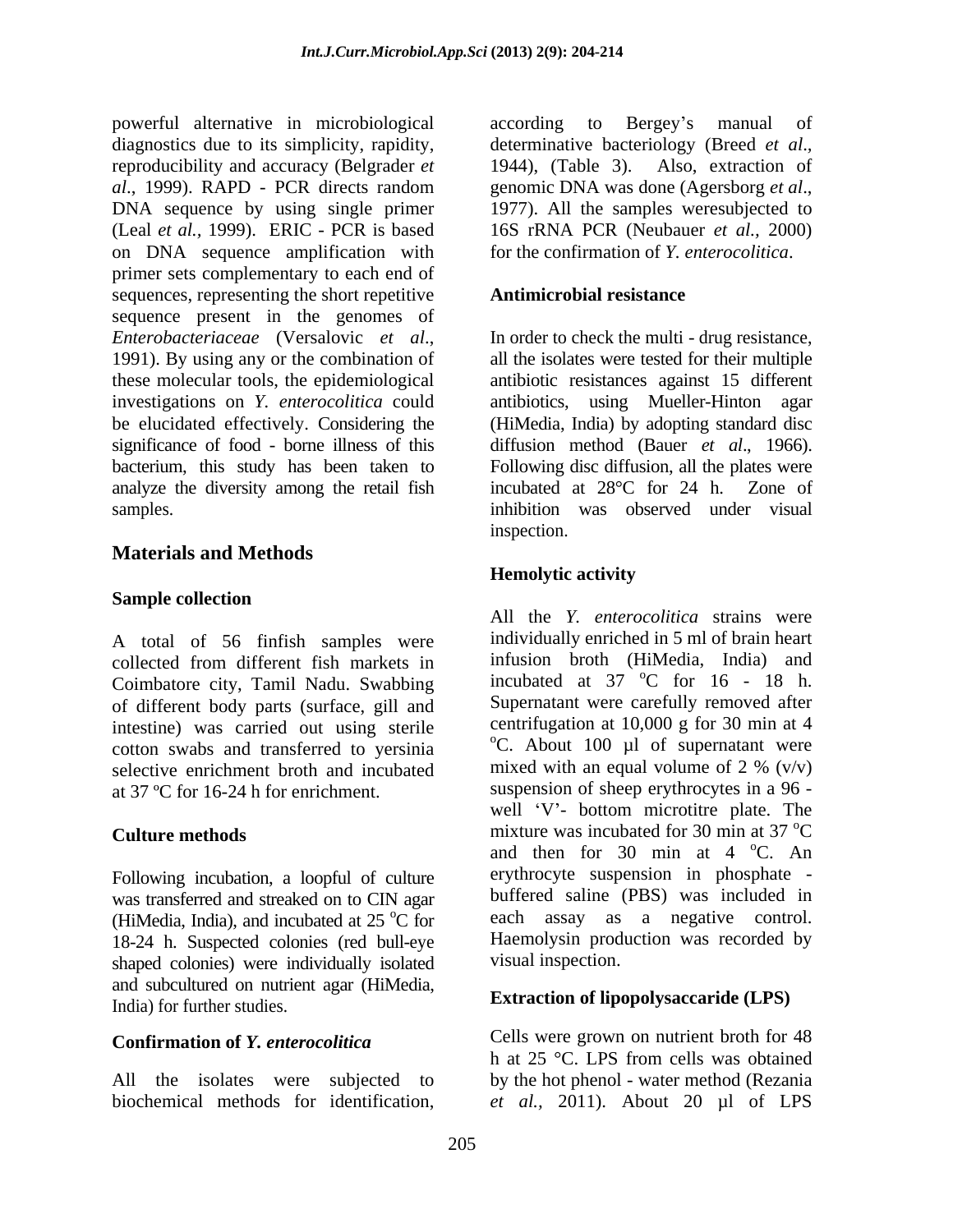suspension was applied in each slot of 12.5 % SDS - PAGE gel. The separated Results and Discussion LPSs were visualized by silver staining (Tsai and Frasch, 1982). *Y. enterocolitica* has emerged as one of the

Two primers have been used in this study, primer-1  $(5'-CCGCAGCCAA -3')$  and primer-II (5'-GAGACGCACA -3'). Each 25 µl reaction mix contains 30 ng genomic DNA, 1 U Taq DNA polymerase, 1 X Taq DNA polymerase buffer (Chromous Chennai) and 20 pmol  $/ \mu$ l primer. The RAPD - PCR conditions were adopted according to Leal *et al*., (1999).

ATGTAAGCTCCTGGGGATTCAC-3') and ERIC  $-2$  (5 $^{\circ}$ -AGTAAGTGAC TGGGGTGAGCG-3') were used. Each 25 µl reaction mix contains 40 ng genomic DNA, 2.5 U Taq DNA polymerase, 1 X µl of each primer. Slight modification was made in ERIC-PCR cycle, which was described by Szczuka and Kaznowski

Amplification was performed using a 100 Watertown, Mass., USA). All the PCR products were resolved by agarose concentration with 1 X Tris borate EDTA buffer and the gel were stained with  $1 \mu l$ ml of ethidium bromide and visualized using gel documentation system (UVP Production of haemolysin is said to be one GelDoc - It 300 Imaging system, Cambridge, UK). A 100 bp DNA ladders Y. enterocolitica. The ability of

# were used as markers. **Results and Discussion**

**RAPD PCR** gastroenteritis in humans in developed Biotech, Bangalore),  $2.5 \text{ mM } MgCl_2$ ,  $400 \text{ also observed that none of the finish}$  $\mu$ M dNTPs (Helini Biomolecules, and collected from Oujlon was positive **ERIC** – **PCR ERIC** – **PCR ERIC** – **PCR ERIC** – **PCR ERIC** – **PCR EXICAL III EXICAL III EXICAL III EXICAL III EXICAL III EXICAL III EXICAL III EXICAL III EXICAL III EXICAL III EXICAL III EXI** The primers ERIC-1 (5 were contaminated with *Y. enterocolitica* Taq DNA polymerase buffer, 3 present work reveals serious issues of food  $mMmgCl<sub>2</sub>$ , 400  $\mu$ M dNTPs and 20 pmol / borne contamination with respect to the (2004). followed by body surface and intestine **Visualization of PCR products** 2). This might be due to the poor hygienic thermal cycler (MJ Research, Model PTC The transmission of this bacterium from gel electrophoresis with 1.5 %  $(w/v)$  Such kind of contamination results in significant causes of food - borne countries for the past 20 years (Wojciech *et al*., 2004). An infection transmitted through consumption of contaminated food is a significant source of human morbidity. Of 56 finfish samples collected, 20 % (n=11) of them were contaminated with *Y. enterocolitica* (Table 1)*.* It was also observed that none of the finfish sample collected from Quilon was positive for this bacterium. This significant level of incidence of this bacterium is being reported for the first time in South India. In previous study, it was reported that 1 % of the *molluscus and 3 % shellfish* samples (Ripabelli *et al.,* 2004). In a study, from 15 fish samples collected, 5 (33.3 %) isolates found contaminated by this bacterium (Khareb *et al.,* 1996). The higher degree of incidence of *Y. enterocolitica*in this present work reveals serious issues of food borne contamination with respect to the public health point of view. Maximum incidence of *Y. enterocolitica* has been recorded from gill samples, with 50 %, with 25% and 8.3 % respectively (Table conditions of the water bodies and improper handling and storing practices. contaminated fish to a fresh fish is quite normal during poor hygienic conditions. Such kind of contamination results in high-degree of contamination in any type of food-borne infections.

> of the important pathological characters of *Y. enterocolitica.*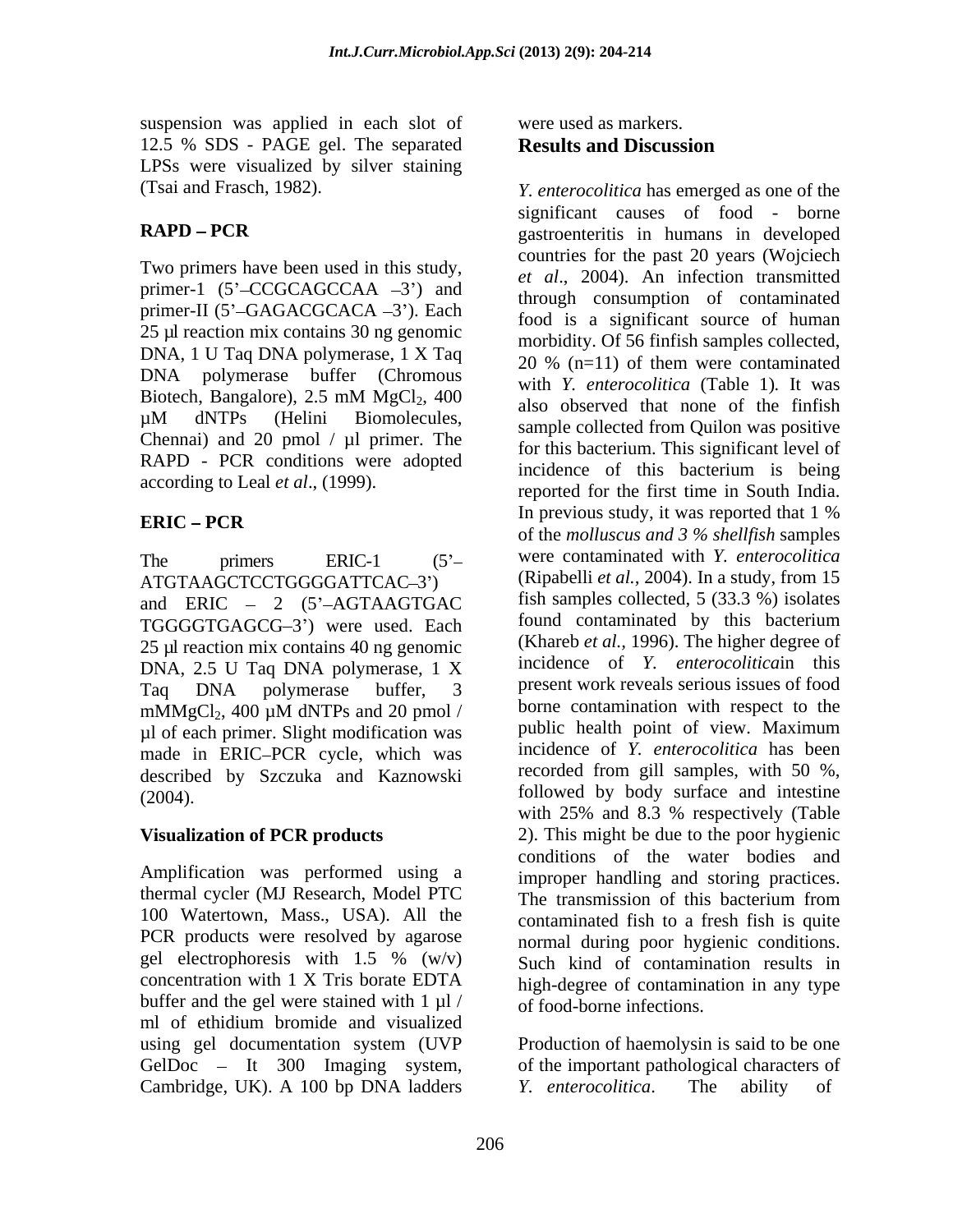### *Int.J.Curr.Microbiol.App.Sci* **(2013) 2(9): 204-214**

| <b>Station</b>               | <b>No. of Samples</b> | No. of Positive samples | $%$ incidence |
|------------------------------|-----------------------|-------------------------|---------------|
| Quilon                       |                       |                         |               |
| $\sim$ $\cdot$<br>Coimbatore |                       |                         | ---           |
| <b>TOTAL</b>                 | $\cdot$               |                         | $ -$          |

# **Table.1** Station-wise incidence of *Y. enterocolitica* in marketed fish

**Table.2** Fish-wise incidence of *Y. enterocolitica* in marketed fish

| <b>Location</b> | Name of fishes         | <b>Surface</b>           |                          | Gut   Intestine   Total        |
|-----------------|------------------------|--------------------------|--------------------------|--------------------------------|
| Quilon          | $\sim$ $-$             | $\overline{\phantom{0}}$ | $\overline{\phantom{0}}$ | $\sim$<br>$\sim$ $\sim$ $\sim$ |
| Coimbatore Para |                        | $\overline{\phantom{0}}$ |                          | 10                             |
|                 | PlicofollisDussumier   |                          | ______                   |                                |
|                 | SardinellaGibbosa      |                          | $\overline{\phantom{a}}$ |                                |
|                 | Vaasanthi              |                          |                          |                                |
|                 | Jilebi                 | $\overline{\phantom{0}}$ |                          |                                |
|                 | Lizaro                 |                          |                          |                                |
|                 | Lizard                 |                          | _______                  |                                |
|                 | StolethorusTriostegus  |                          |                          |                                |
|                 | SardinellaGibbosa      | $\sim$ $\sim$            |                          |                                |
|                 | Stolethorus Triostegus | $\sim$                   |                          |                                |
|                 | RestrelligerKanaguria  | $\overline{\phantom{a}}$ |                          |                                |
| % positive      |                        | 25%                      | 50%                      | 8.3%<br>$-4 - 4$               |

**Table.3** Biochemical reaction for isolated *Y.enterocolitica*

| <b>Biochemical test<sup>a</sup></b> | No. tested | No. positive | % positive   |
|-------------------------------------|------------|--------------|--------------|
| Voges-proskauer                     | 56         | 45           | 80           |
| Urease                              | 56         | 34           | 60           |
| Sorbitol                            | 56         | 40           | $\mathbf{r}$ |
| <b>Ornithine decarboxylation</b>    | 56         | 24           | 48           |
| Citrate                             | 56         | 15           | 28           |
| DNase                               | 56         | 12           | 21           |
| Raffinose                           | 56         |              | 19           |
| Esculin hydrolysis                  | 56         | 12           | $2^{\circ}$  |
| Salicin fermentation                | 56         | 23           | 41           |
| Lysine Iron Agar (LIA)              | 56         | $\pm$        | 19           |

<sup>a</sup>All biochemical tests completed at 36°C unless otherwise noted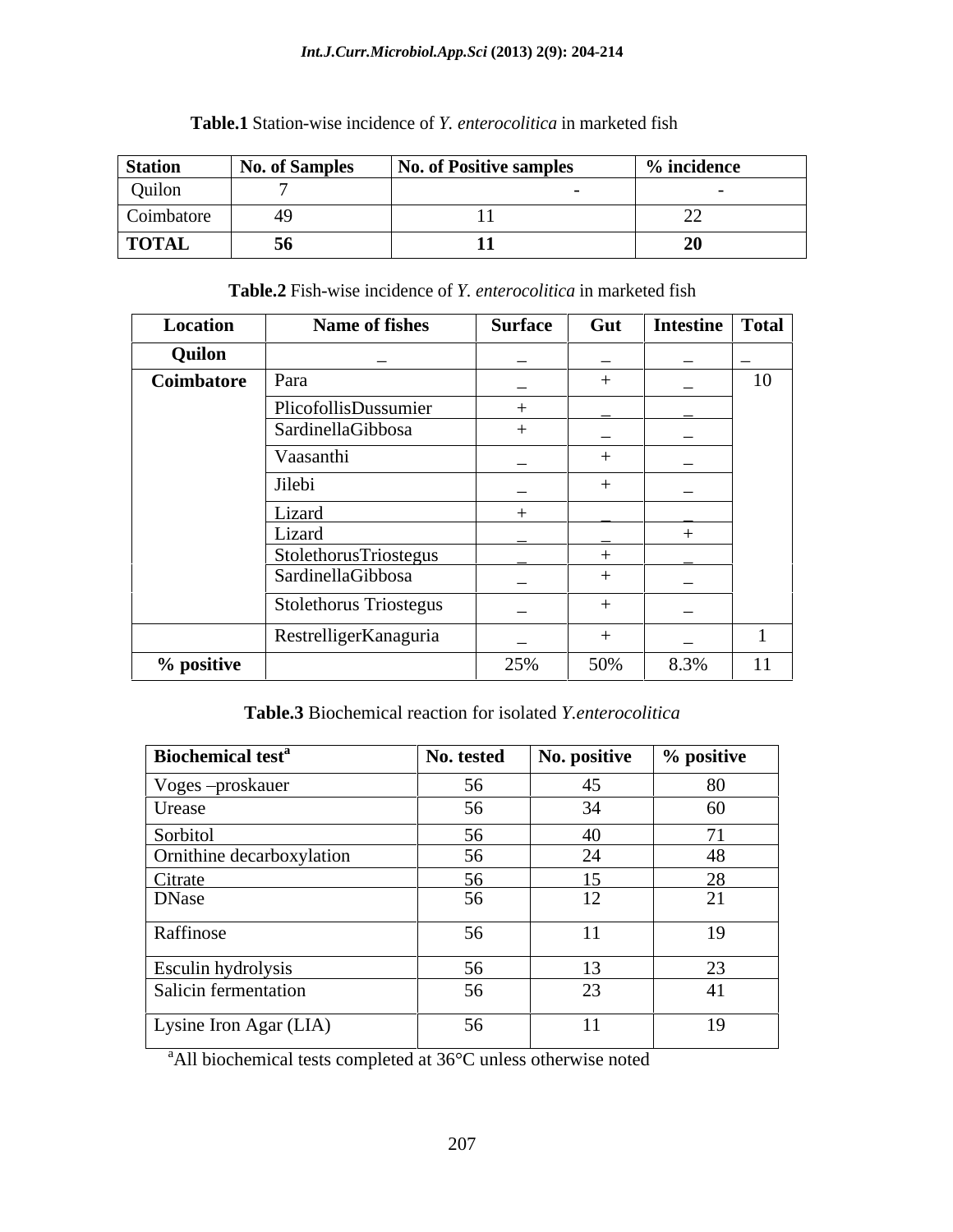haemolysis is claimed to be one of the  $Y$ . microorganisms. It was observed that 82 ecorded that 63 % of the strains were *Y. enterocolitica* serotypes O8 and O9 did resistance pattern for has been reported that *Y. enterocolitica* <sup>o</sup>C as well (Phillips *et al.*, 2000). They also isolates. reported that the haemolysin produced at  $37^{\circ}$ C is comparatively effective than at 28 Lipopolysaccharide is an essential  $\degree$ C. In the present study, 10 of 11 isolates component of the outer membrane of most were positive for haemolysin production at Gram-negative bacteria and causative 37  $\rm{^{\circ}C}$ , but not 28  $\rm{^{\circ}C}$  (Table 4). While, agent of severe septic shock in humans Franzinet al (1984) reported that of 131 (Bos *et al.,* 2004). Several investigators *Yersinia* sp. 74 were positive for haemolytic activity at 28 °C. haemolytic activity at 28 °C. The produced by *Y. enterocolitica* (Boyce *et*  $\theta$ 

tetracycline. While, of 50 *Y. ruckeri* of salmon fish isolates, only 2 showed resistance to tetracycline (Grandis and reported that all the milk isolates of *Y*. Odinot *et al.*, (1995) with 48 *enterocolitica* exhibiting resistance to *Y. enterocolitica* isolates of clinical origin, amoxicillin. In another study, Subha *et al.,* (2009) reported all the raw milk isolates of reported. While, Leal *et al.,* (1999), used

virulence factors among pathogenic chloramphenicol. In contrast, they have % (n=10) of the strains were positive for resistant to amoxicillin. In the present haemolysin production. Pedersen (2009) study, it was also observed that 81 %, 64 reported that ability of lysis of human %, 55% and 45 % isolates showed erythrocytes by *Y. enterocolitica* haemolysin differs individual to erythromycin and novobiocin respectively individual. He also reported that the (Table 5). In general, the antimicrobial not produce any haemolytic substance. *Y. enterocolitica*, reported by several Similarly, Tsubokura *et al.,* (1979) researchers having significant difference, reported that none of their isolates were world-wide. There is no identical profile positive for haemolysin production. These for a set of antibiotics has been reported strains might be belongs to O8 and O9 by any researcher. This strongly supports serovars. The production of haemolysin is the significant impact of geographical effectively influenced by temperature. It location, local selective pressure and other could produce haemolysin at 28 °C and 37 aresistance among the *Y. enterocolitica enterocolitica* were sensitive to recorded that 63 % of the strains were resistance methicillin, riframpcin, resistance pattern for factors in the determination of antibiotic isolates.

Antimicrobial resistance among food- *al.,* 1980; Zhang *et al.,* 1997). In the borne pathogens and therapeutical present investigation, majority of the intervention has always been an important isolates have produced smear like profiles issue in public health. In the present study, for the LPS. Out of 11 strains used, only 7 strains (64 %) were resistance to one is exhibiting ladder like pattern for Lipopolysaccharide is an essential component of the outer membrane of most worked on the characterization of LPSs *al.,* 1979; Francis *et al.,* 1980; Hoffman *et*  LPS (Figure 1).

Stevenson, 1985). In our study, all the was analyzed using two primers(primer-I isolates were found resistance to and primer-II), which showed four and amoxicillin and sensitive to five different banding pattern for primer-I chloramphenicol. Stock and Wiedemann, and primer-II respectively (Figures2 and (1999) and Okwari *et al.,* (2007) also 3). Similarly in a study conducted by The diversity of 11 strains in RAPD-PCR Odinot *et al.,* (1995) with 48 *Y. enterocolitica* isolates of clinical origin, 13 different profile groups have been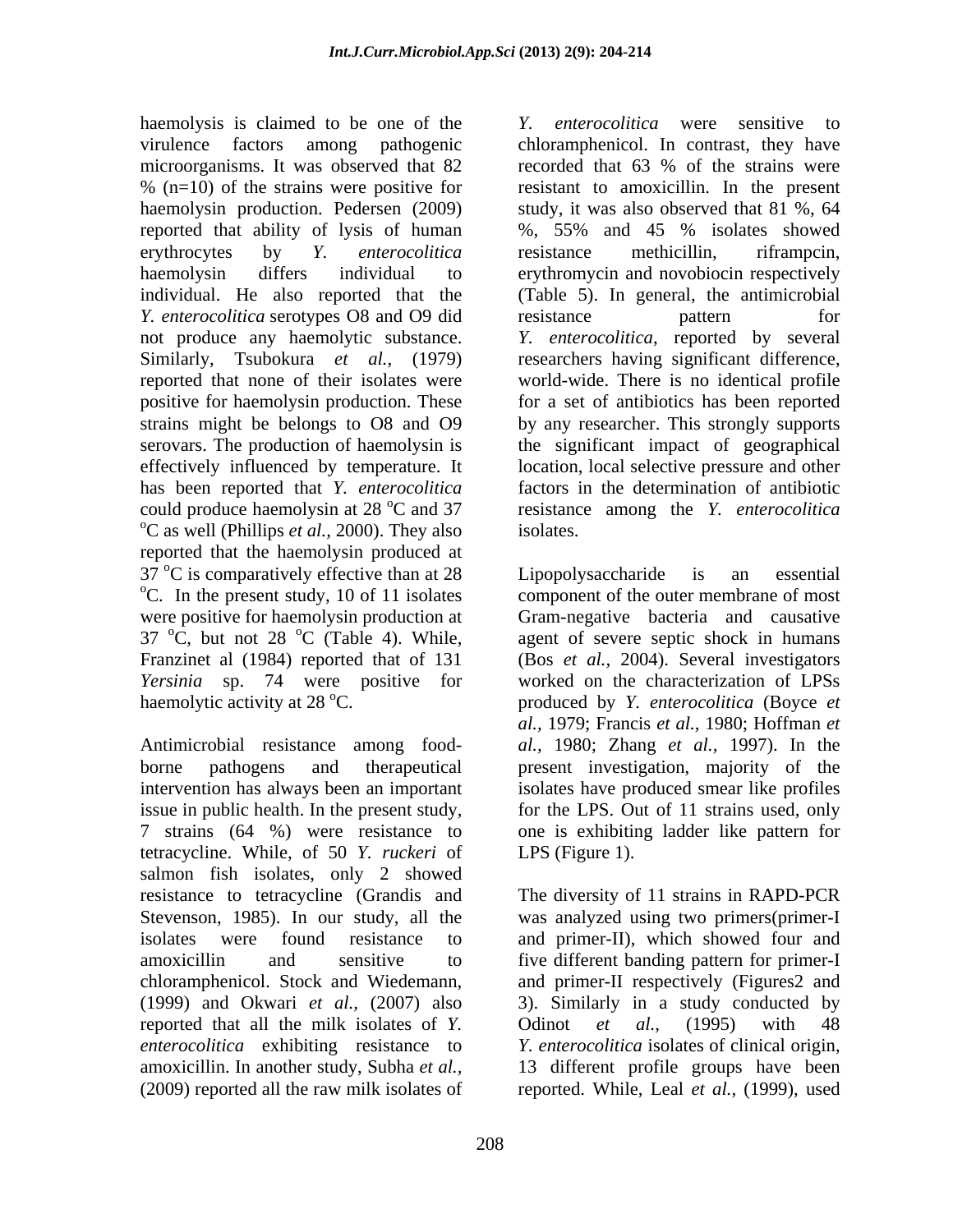| $\mathbf{v}$<br>No. of strains | Haemo<br>olvsin assav (%<br>$(n=11)$ | Temperature<br>$\blacksquare$ . The contract of the contract of the contract of the contract of the contract of the contract of the contract of the contract of the contract of the contract of the contract of the contract of the contract of the |
|--------------------------------|--------------------------------------|-----------------------------------------------------------------------------------------------------------------------------------------------------------------------------------------------------------------------------------------------------|
| . .                            | $\bigcap_{n=1}^{\infty}$             |                                                                                                                                                                                                                                                     |
|                                | $\sim$ $\sim$ $\sim$                 | $\sim$ $\sim$ $\sim$<br>___                                                                                                                                                                                                                         |

| Table.4 Haemolytic activity of Y. enterocoltica isolated from marketed fish |  |  |
|-----------------------------------------------------------------------------|--|--|
|-----------------------------------------------------------------------------|--|--|

| Antibiotic      | Disc potency<br>$(\mu g)$ | No. of<br>samples | Resistant      | % Resistance   |
|-----------------|---------------------------|-------------------|----------------|----------------|
| Amoxicillin     | 25                        | 11                | 11             | 100            |
| Ampicillin      | 10                        | 11                | 8              | 73             |
| Amoxyclav       | 30                        | 11                | $\overline{ }$ | 64             |
| Chloramphenicol | 10                        | 11                | $\overline{0}$ | $\overline{0}$ |
| Erythromycin    | 15                        | 11                | $\sigma$       | 55             |
| Gentamicin      | 10                        | 11                |                | 18             |
| Kanamycin       | 30                        | 11                |                | 36             |
| Methicillin     | 10                        | 11                | $\mathbf Q$    | 81             |
| Nalidixic acid  | 30                        | 11                | $\mathfrak{b}$ | 55             |
| Norfloxacin     | 30                        | 11                |                | 36             |
| Novobiocin      | 30                        | 11                |                | 45             |
| Polymyxin-B     | 50 units                  | 11                | $\sigma$       | 55             |
| Rifampicin      |                           | 11                |                | 64             |
| Streptomycin    | 10                        | 11                |                | 45             |
| Tetracycline    | 30                        | 11                |                | 64             |

# **Table.5** Antibiotic susceptibility of *Y.enterocolitica*

**Figure.1**-SDS-PAGE analysis of lipopolysaccaride of *Yersinia enterocolitica* from fish



the state of the state of the state of the state of the state of the state of the state of the state of the state of the state of the state of the state of the state of the state of the state of the state of the state of t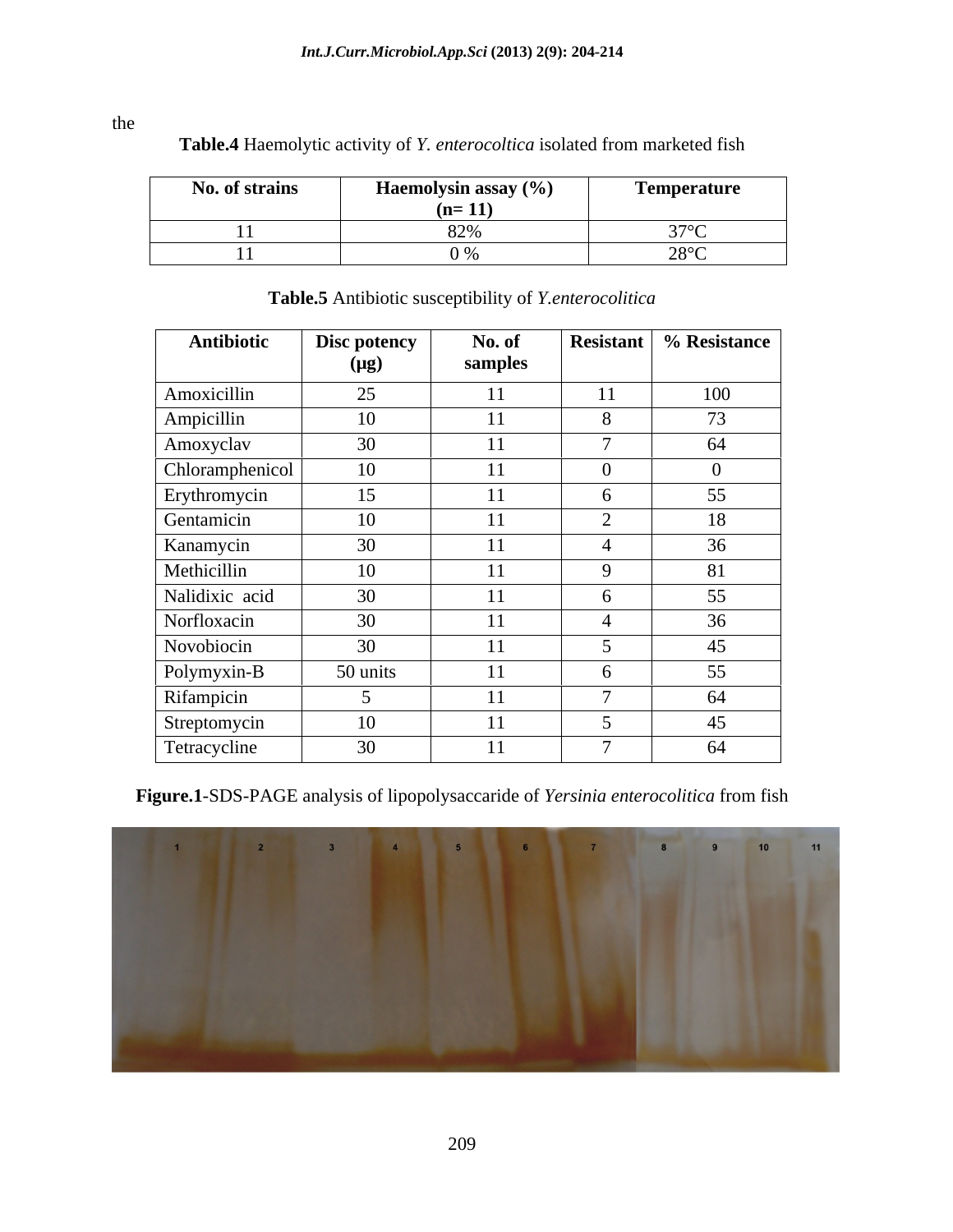

**Figure.2** Primer I- RAPD-PCR fingerprints of *Y. enterocolitica* isolates from fish



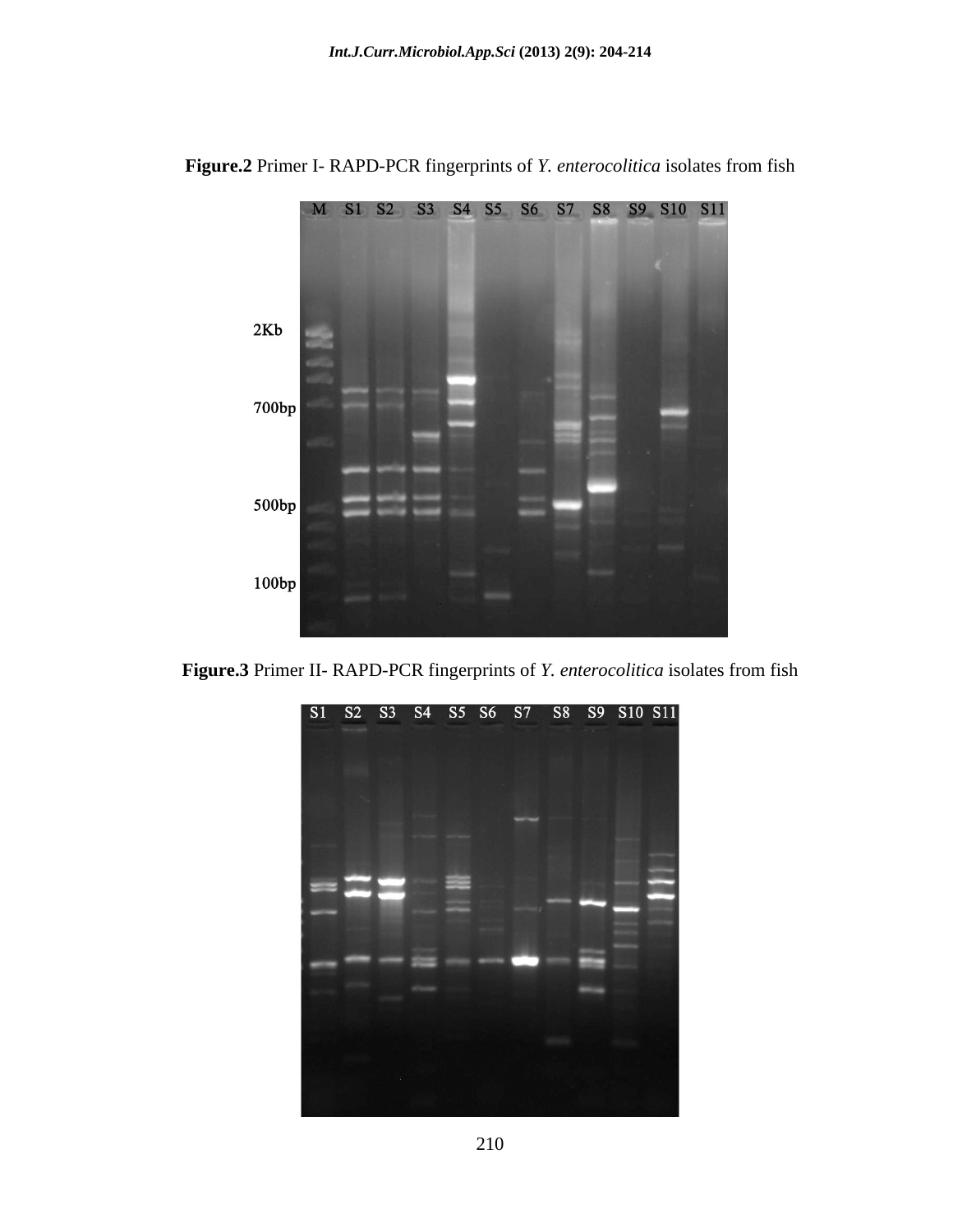

**Figure.4**-Dendrogram for RAPD-PCR of *Y. enterocolitica* isolates from fish

**Figure.5** ERIC-PCR fingerprints of *Y. enterocolitica* isolates from fish

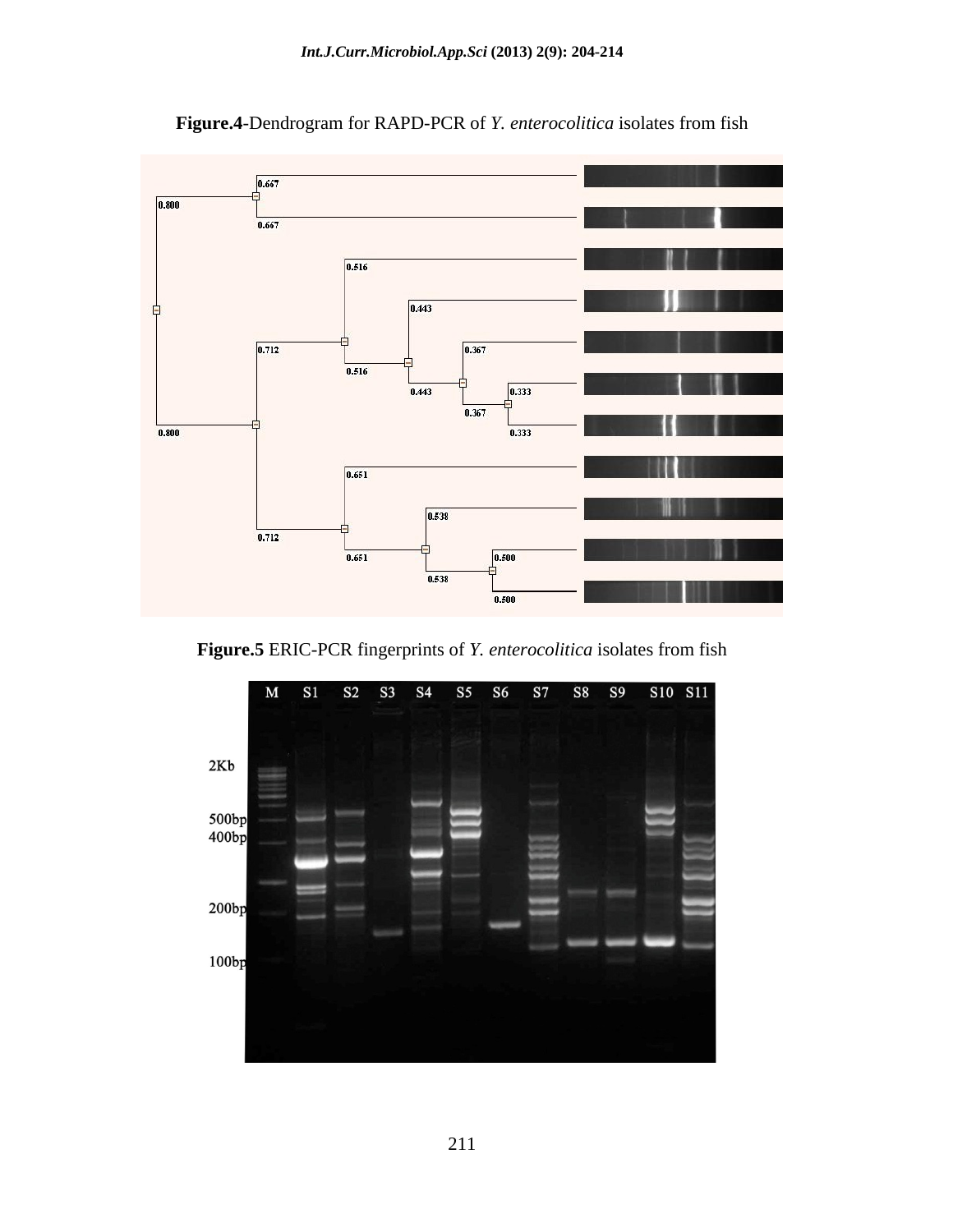

**Figure.6** Dendrogram for ERIC-PCR of *Y. enterocolitica* isolates from fish

ERIC - PCRs clearly revealed the co- (Figures4 and 6) also. Interestingly, these existence of genetically diverse *Y*. three tools have proved their efficiency in *enterocolitica*, with seven differentprofile species diversity analysis among Y. groups (Figure 5). Juliana *et al.,* (2006) also reported that ERIC-PCR is a powerful conclusion, we strongly recommend using tool in the discrimination of genetic diversity among the *Y. enterocolitica*. epidemiological investigations with special They worked on 106 strains of *Y.* reference to *Y. enterocolitica*. *enterocolitica* isolated from human, animal and food observed 11 different profiles among them.

*enterocolitica* were having limited number of genetic diversity. Wojciech *et al*., (2004) reported that ERIC PCR is much

.

same primers and reported five different better than REP PCR in the discriminating genotypic profiles for 20 capacity in genetic diversity analysis with *Y. enterocolitica* isolated from human and swine sources.<br>In the present investigation, profiles of was further confirmed by the dendrogram reference to *Y. enterocolitica*. In our study, seven different patterns observed. This was further confirmed by the dendrogram species diversity analysis among *Y. enterocolitica* used in this study. In these typing techniques in the epidemiological investigations with special reference to *Y. enterocolitica*.

## **Acknowledgement**

In contrast, Pooja and Virdi, (2004) G.R. Damodaran College of Science for recorded that ERIC profiles of *Y.*  The authors thank the Management of Dr. providing necessary facilities and permission to carry out the work in the Department of Biotechnology.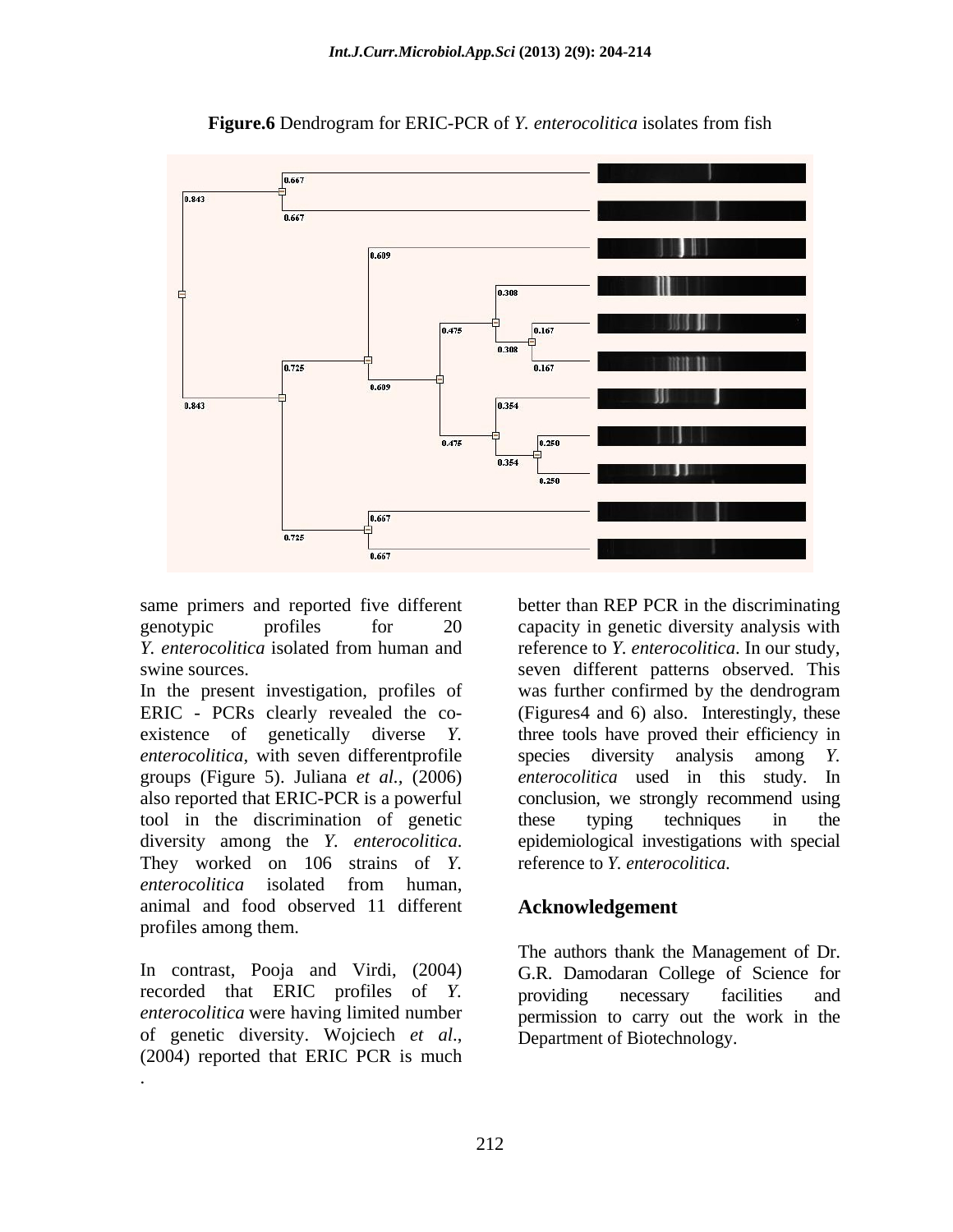- Agersborg, A., R. Dahl and Martines, I. 1997. identification of *Listeria monocytogenes* in seafoods. Int. J. Food Microbiol. 35: 275-  $\frac{Hyg. D. 102. 1-10.}{LJ.S. 102. 1-10.}$
- Bauer, A.M., W.M.M. Kirby, J.C. Sherris and method. Am. J. Clin. Pathol. 45: 493-496.
- Belgrader, P., W. Benett, D.Hadley, J. Richards, P. Stratton, R. Mariella, and Milanovich, F. 1991. PCR detection of bacteria in seven minutes. Science. 284:
- Bos, M.P., B. Tefsen, J. Geurtsen and Tommassen, J. 2004. Identification of an outer membrane protein required for the bacterial cell surface. Proc. Natl. Acad. Sci. USA. 101(25): 9417-22.
- Bottone, E.J., 1997. *Yersinia enterocolitica*: The charisma continues. Clin. Microbiol. Rev.
- Boyce, J.M., E.J. Evans Jr, D.G. Evans and  $\frac{\text{sepic}}{2230}$ DuPont, H.L. 1979. Production of heat- *Yersinia enterocolitica*. Infect. Immun.
- Eden, K.V., M.L. Rosenberg, M. Stoopler, B. Wood, A.K. Highsmith, P. Skaliy, J. Wells and Feeley, J.C. 1977. Waterborne gastroenteritis at a ski resort associated<br>with the inclusion of Vancinia enterocolitica humans. *Genet. Mol. Biol.* 22(3): 315-319.<br>245-250.
- Francis, D.W., P.L. Spaulding and L-Vitit, J. resistance of *Yersinia enterocolitica* in milk. Appl. Environ. Microbiol. 40: 174- Latvia. J. Food Prot. 57(3): 1335–1338.<br>176.
- Franzin, L., P. Fantino and Valerio, V. 1984. *Yersinia* like Organisms from Raw Milk in *Penerocounca* within the genus *Ye*<br>Italy Curr Microbiol 10: 357, 360<br>System. Appl. Microbiol. 23:58-62. Italy. Curr. Microbiol. 10: 357-360.
- Grandis S.A., and Stevenson, R. M. W. 1985. Antimicrobial susceptibility patterns and R plasmid-mediated resistance of the fish

**References** pathogen *Yersinia ruckeri.* Antimicrob. AgentsChemother. 27(6): 938-942.

- Sample preparation and DNA extraction and  $\frac{1}{N}$  are solution and  $\frac{1}{N}$  are solution and  $\frac{1}{N}$  are solution and  $\frac{1}{N}$  are solution and  $\frac{1}{N}$  are solution and  $\frac{1}{N}$  are solution and  $\frac{1}{N}$  are solu procedures for polymerase chain reaction *Yersinia enterocolitica* after Hellmann, E., and Heinrich, G. 1985. Growth rates of two virulence plasmids carrying *Yersinia enterocolitica* after contamination of heated milk, raw minced pork and vegetables. Zbl. Bakt. Mik. Hyg. *B.* 182: 1-16.
- Turck, M. 1966. Antibiotic susceptibility<br>testing by a standardized single dialy side-chains of the lipopolysaccharide from testing by a standardized single disk<br>method Am I Clin Pethol 45:403,406<br>Fersinia enterocolitica Ye 128. Hoffman, J., B. Lindberg and Brubaker, R.R. 1980. Structural studies of the O-specific side-chains of the lipopolysaccharide from *Yersinia enterocolitica* Ye 128. Carbohydr. Res. 78: 212-214.
- endoloxin. Elsevier Science Publishers,<br> $449-450$ . Jann, K., and Jann, B. 1984. Structure and biosynthesis of O-antigens. In E.T. Rietschel (*ed*.), Handbook of endotoxin. Chemistry of endotoxin. Elsevier Science Publishers, Amsterdam, 1:138-186.
- transport of lipopolysaccharide to the typing and virtuence markers of *rersinia*<br>hasterial call surface. Proc. Not Aced *enterocolitica* strains from human, animal Juliana, P.F., P. Deise, P.S. Andre, A.C. Malaspina and Marcelo, B. 2006. Molecular typing and virulence markers of *Yersinia enterocolitica* strains from human, animal and food origins isolated between 1968 and 2000 in Brazil. J. Med. Microbiol. 55: 1539 1548.
- 10: 257-276. Keet, E.E., 1974. *Yersinia enterocolitica* septicemia. N. Y. State J. Med. 74: 2226- 2230.
- stable, methanol-soluble enterotoxin by<br>
E.M. 1996. Incidence of *Yersinia*<br>
E.M. 1996. Incidence of *Yersinia* 25:532-537. *enterocolitica* and related species in some Khare, S.S., A.S Kamat, T.R. Doctor and Nair, P.M. 1996. Incidence of *Yersinia* fish, meat and meat products in India. J. Sci. Food. Agric. 72(2): 187-195.
- with the isolation of *Yersinia* enterocounce (Enteroprocessum enterocounce *enterocolitica*. Public. Health Rep. 92: 0:3serotype strains isolated from pigs and Leal, T.A., C. Nilma, M. Alzira and Almeida, P. 1999. RAPD-PCR Typing of *Yersinia enterocolitica* (Enterobacteriaceae) O:3serotype strains isolated from pigs and
- 1980. Enterotoxin production and thermal and anumeropial resistance of *Iersinia*<br>enterocolitica and *Yersinia* Margarita, T., and Aivars, B. 2010. Prevalence and antimicrobial resistance of *Yersinia enterocolitica* and *Yersinia pseudotuberculosis* in slaughter pigs in
- Isolation of *Yersinia enterocolitica* and<br>*Versinia* like Organisms from Paw Milk in *enterocolitica* within the genus *Yersinia*. Neubauer, H., A. Hensel, S. Aleksic and Meyer, H. 2000. Identification of *Yersinia enterocolitica* within the genus *Yersinia*. System. Appl. Microbiol. 23:58-62.
	- Odinot, P.T., J.F.G. Meis, P.J.J.C. Van Den Hurk, J.A.A. Hoogkamp and Melchers, W.J.G. 1995. PCR-based characterization of *Yersinia enterocolitica*: comparison